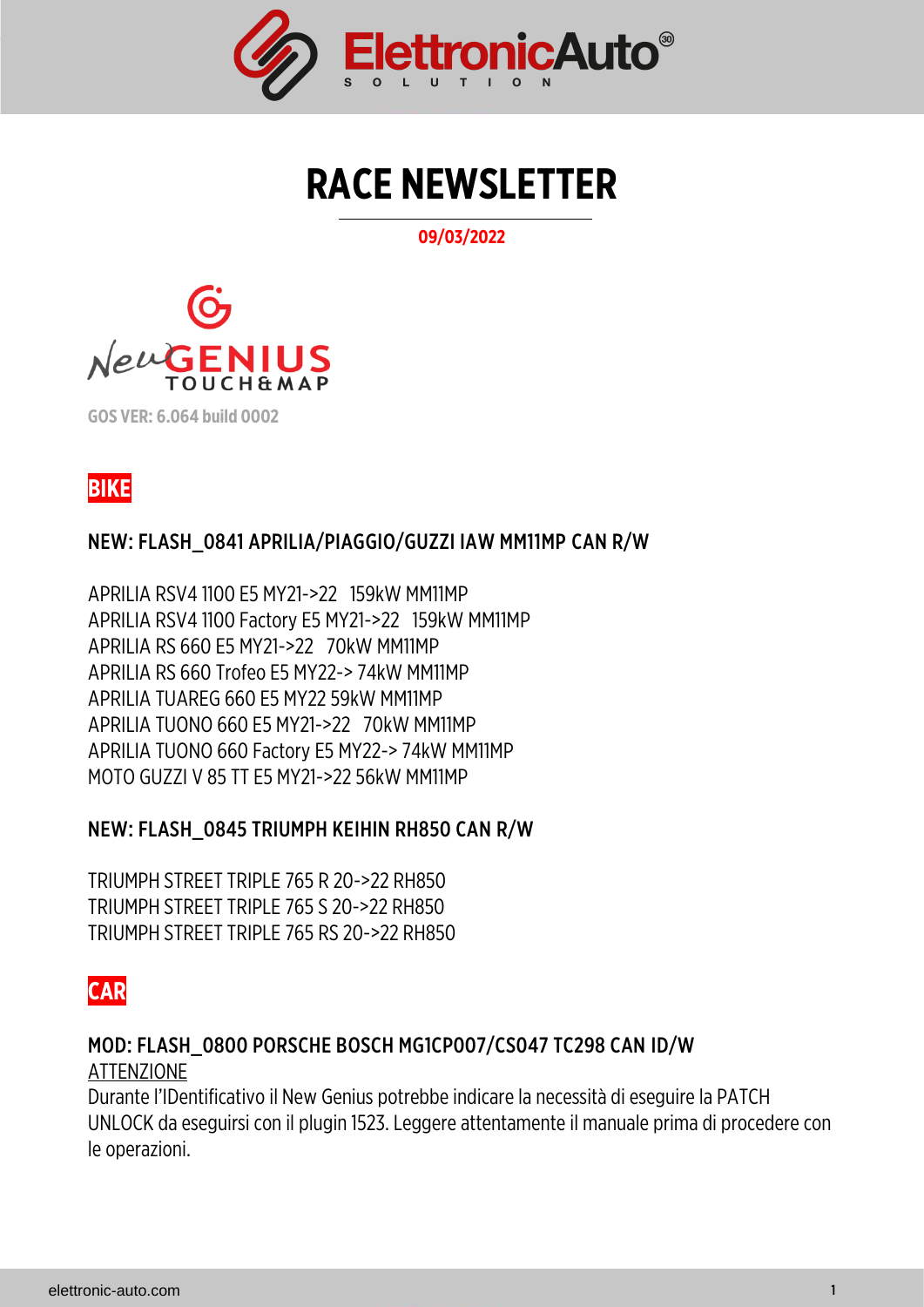

#### NEW: FLASH\_0849 PSA DELPHI DCM7.1B CAN R/W

CITROEN JUMPER/RELAY 2.2L BlueHDi 88-103-121kW DCM7.1B CITROEN JUMPY 2.0L BlueHDi 82kW DCM7.1B PEUGEOUT BOXER 2.2L BlueHDi 88-103-121kW DCM7.1B

#### NEW: FLASH\_0850 PSA BOSCH MEVD17.4.4 CAN R/W

CITROEN C4 1.6L THP 121kW MEVD17.4.4 DS DS3 1.6L THP 121kW MEVD17.4.4 DS DS4 1.6L THP 121kW MEVD17.4.4 DS DS5 1.6L THP 121kW MEVD17.4.4 DS DS6 1.6L THP 121kW MEVD17.4.4 PEUGEOUT 208 1.6L GT THP 121kW MEVD17.4.4 PEUGEOUT 208 1.6L GTI 30th 153kW MEVD17.4.4 PEUGEOUT 2008 (A94) 1.6L THP 120kW MEVD17.4.4 PEUGEOUT 308 (T9) 1.6L THP 112/120/151kW MEVD17.4.4 PEUGEOUT 3008 (T84) 1.6L THP 121kW MEVD17.4.4 PEUGEOUT 508 (P87) 1.6L THP 121kW MEVD17.4.4 PEUGEOUT 5008 (P87) 1.6L THP 121kW MEVD17.4.4

## **TRUCK**

#### MOD: FLASH\_0334 CATERPILLAR ADEM III / IV DATALINK R/W

*Aggiunta funzione di lettura seriale, leggere attentamente il manuale prima di procedere.*

Tutti i veicoli CATERPILLAR, CHALLENGER, CLAAS, FENDT, FODEN, FORD TRUCK, FREIGHTLINER, GMC, INTER-DRAIN, INTERNATIONAL, KENWORTH, METSO, MORBARK FORESTRY, NW HOLLAND AGRIUCULTURE, OSHKOSH, PETERBILT, SISU, STERLING equipaggiati con ECU ADEM III – ADEM IV.

#### NEW: FLASH\_0660 CUMMINS - LEYLAND TRUCK CM2350A CAN R/W

DAF LF45 4.5L PX-5 157kW CM2350A

#### NEW: FLASH\_0839 CUMMINS - MOWAG TRUCK BOSCH EDC7C1/C2 CAN R/W

MOWAG DURO III 5.9L ISB 184kW EDC7C1/C2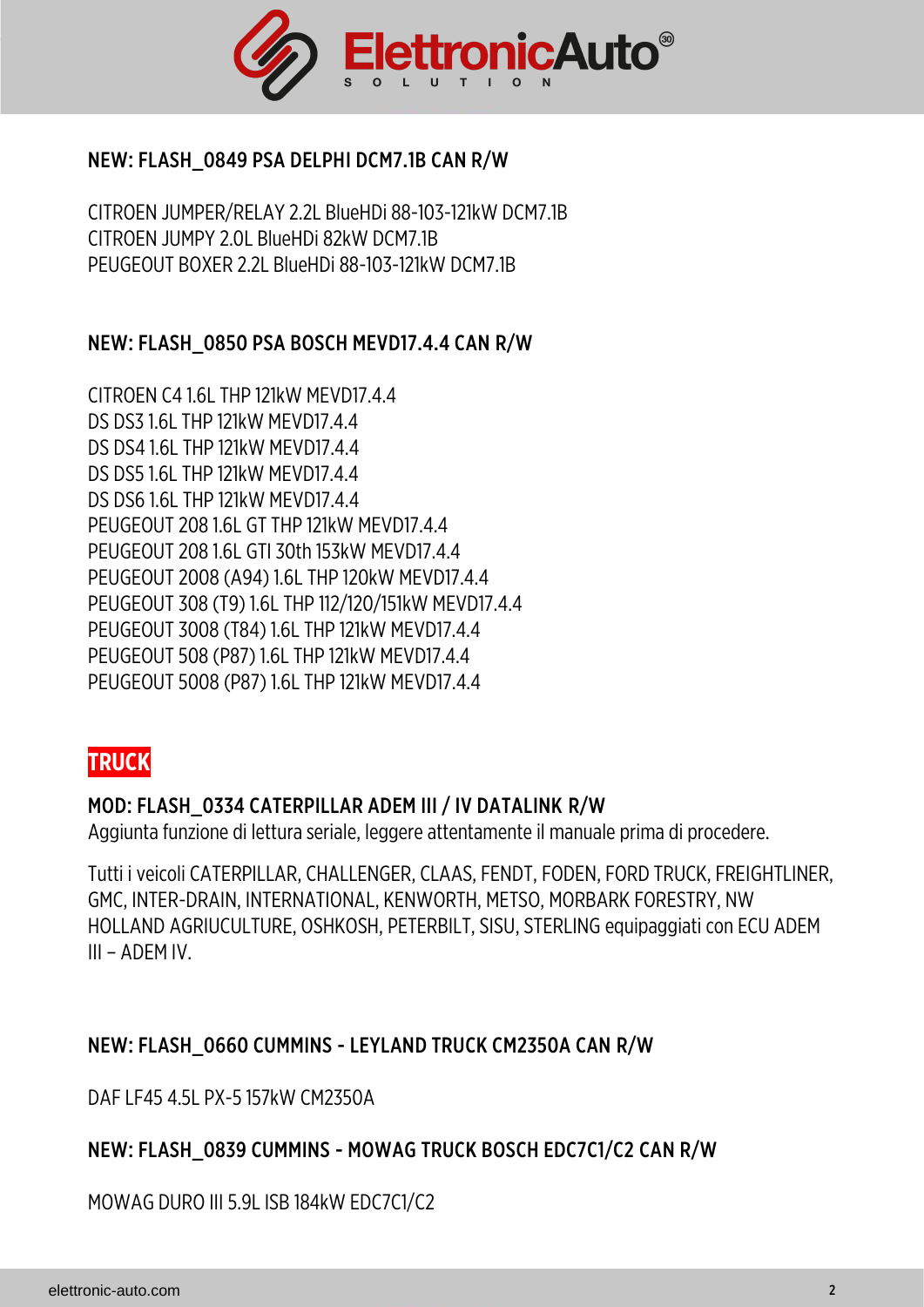

#### NEW: FLASH\_0840 JCB DELPHI DCM2.7AP CAN R/W

JCB TELEHANDLER 531-70 AGRI 4.4L 55kW DCM2.7AP

#### NEW: FLASH\_0844 CUMMINS - DITCH WITCH RECON CM2350A CAN R/W

DITCH WITCH DIRECTIONAL DRILLS JT30 4.5L 119kW CM2350A

#### NEW: FLASH\_0847 CUMMINS - DYNAPAC MOTOROLA CM850 CAN R/W

DYNAPAC TAMPING ROLLER CT300 6.7L 194kW CM850

## **TRACTOR**

#### MOD: FLASH\_0210 PERKINS T2 / T3 DATALINK R/W

*Aggiunta funzione di lettura seriale, leggere attentamente il manuale prima di procedere.*

Tutti i veicoli CATERPILLAR, CHALLENGER, CLAAS, HYDREMA, KAISER, LANDINI, LINDNER TRACTORS, LOGSET, MASSEY FERGUSON, MAZZOTTI, McCORMICK, WACKNER NEUSON equipaggiati con ECU PERKINS T2 e PERKINS T3.

#### NEW: FLASH\_0843 CUMMINS - PAUNY TRACTOR CONTINENTAL CM2850A CAN R/W

PAUNY BRAVO 580 6.7L 194kW CAM25801A PAUNY BRAVO 710 8.3L 227kW CAM25801A

#### NEW: FLASH\_0848 CUMMINS - CAMOX TRACTOR CONTINENTAL CM2850A CAN R/W

CAMOX F 140 6.7L 127kW CM2850A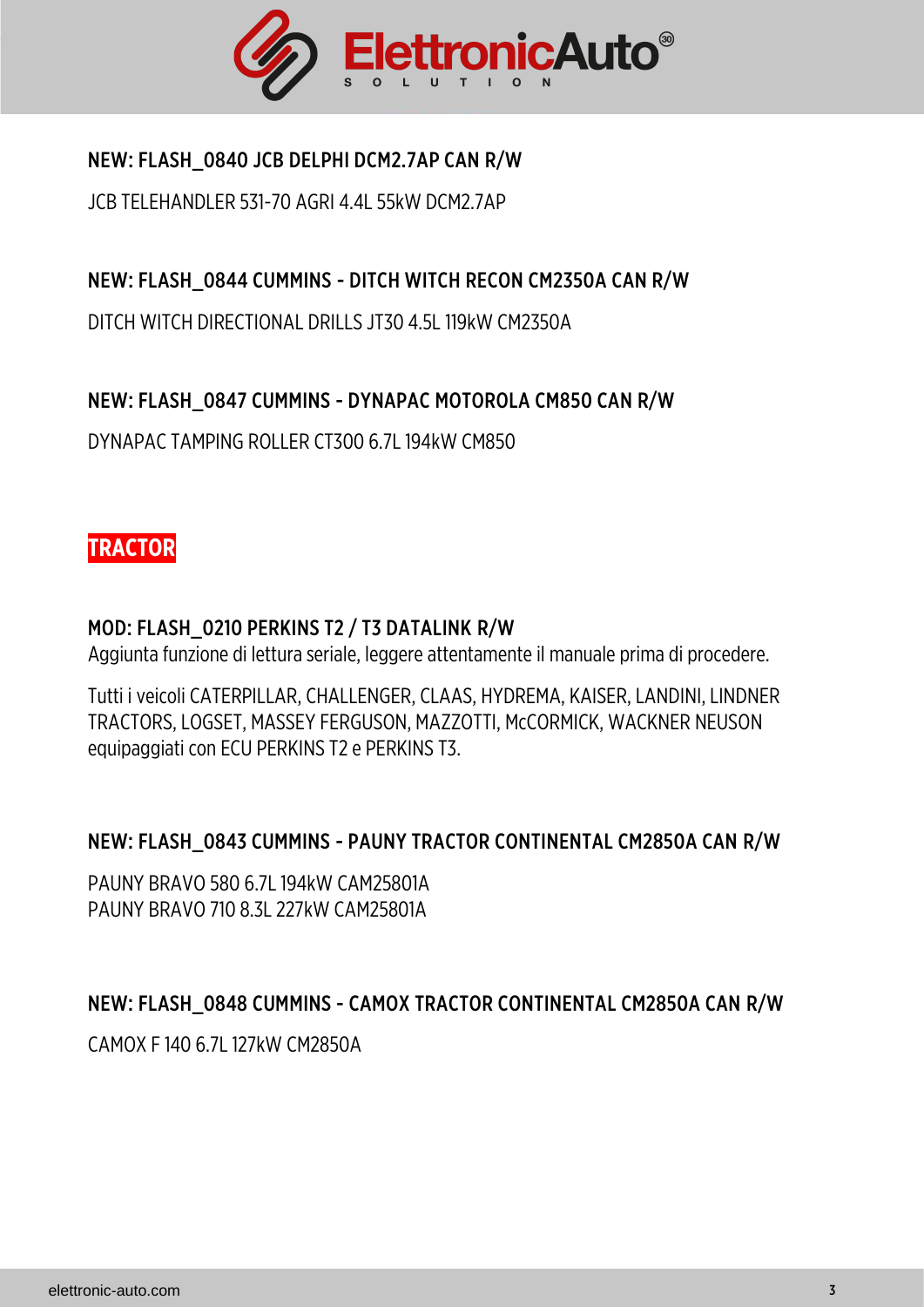

 $N^{\text{ew}}$ TRASDATA

**SW: 3.0.281 DLL: 1.0.278.0 FW: 17.057**

## **PROCESSORE INFINEON TRICORE**

NEW: 03 - INFINEON TRICORE NO PSW CANLINE CONTINENTAL-SIEMENS-VDO SIM2K-260 TC1793 HYUNDAI / KIA Benzina NEW – plugin 1801

KIA STINGER 3.3L T-GDi 272kW SIM2K-260

NEW: 63 - INFINEON TRICORE BOSCH MEDC17 E-GPT ALLBRAND BOSCH EGC4.0 TC1797 MAN CNG NEW – plugin 1813

MAN LION'S CITY A21 13L 228kW EGC4.0

#### **PROCESSORE FREESCALE/ST MPC56XX SPC56X**

ADD: 37 – FREESCALE/ST MPC56XX SPC56X JTAG DELPHI DCM6.2AP MPC5674F JAC Diesel NEW – plugin 1805

JAC X200 2.0L 100kW DCM6.2AP

**PROCESSORE RENESAS SH705X/SH725XX**

ADD: 07 - RENESAS SH705X/SH725XX AUD DENSO 23P-8591A-50 MICRO2 SH7055 YAMAHA Benzina NEW – plugin 1812

YAMAHA MOTORCYCLES XTZ 1200 Super Ténéré 12->13 81kW 23P-8591A-50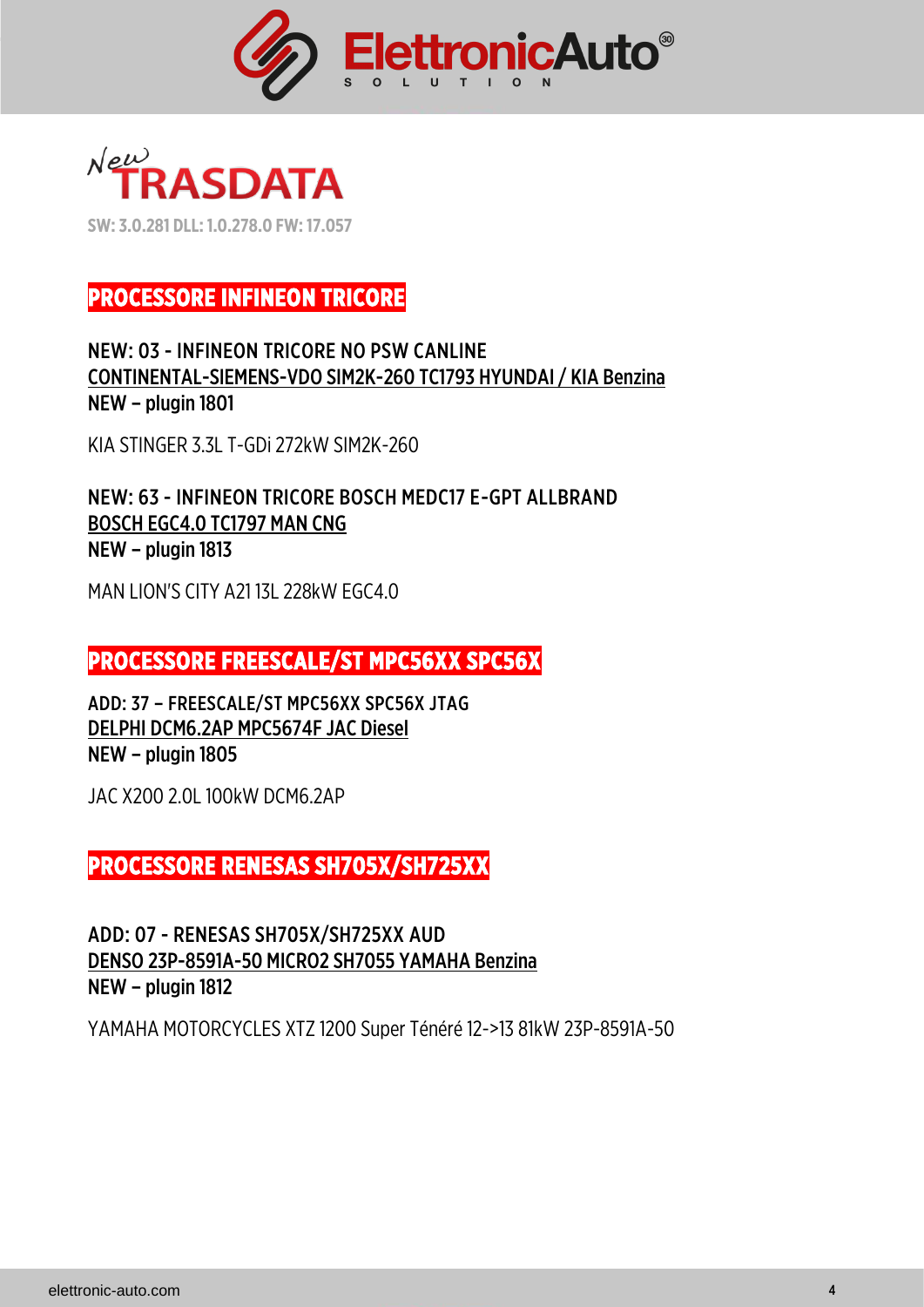

#### ADD: 59 - RENESAS SH725XX JTAG DENSO 275722-4810 SH72546 MAZDA Diesel NEW – plugin 1806

MAZDA CX-3 1.5L SKYACTIVE-D 77kW 275722-4810

## **PROCESSORE INFINEON AURIX SAK-TC2XXTP/FREESCALE SPC5777M**

ADD: 65 - INFINEON AURIX SAK-TC2xxTP/FREESCALE SPC5777M BOSCH MDG1 E-GPT ALLBRAND BOSCH MG1CA007 SPC5898 POLARIS Benzina NEW – plugin 1811

POLARIS RZR PRO R 22-> 2.0L 168kW MG1CA007

*Per poter gestire le ECU in modalità E-GPT è necessario il kit K34NTA22/22B*

## **PROCESSORE STMICROELECTRONICS ST10**

#### ADD: 02 STMICROELECTRONICS ST10 BOSCH MG7.9.8 MICRO2 ST10F275 HYUNDAI / KIA TCU NEW – plugin 1798

DODGE ATTITUDE 1.6L 82kW MG7.9.8 MICRO 2 HYUNDAI ACCENT Mk3 1.4L 72kW MG7.9.8 MICRO 2 HYUNDAI ELANTRA/AVANTE Mk4 1.6L CVVT 82/90kW MG7.9.8 MICRO 2 HYUNDAI i30 Mk1 1.6L 92kW MG7.9.8 MICRO 2 KIA CERATO/K3 1.6L CVVT 94kW MG7.9.8 MICRO 2 KIA FORTE/K3/SHUMA 1.6L 90kW MG7.9.8 MICRO 2 KIA CEE'D (JD) 1.4L 81kW MG7.9.8 MICRO 2 KIA RIO/K2 (UB) 1.4L 74kW MG7.9.8 MICRO 2 KIA PICANTO Mk1 1.0L44kW MG7.9.8 MICRO 2 KIA PICANTO Mk1 1.1L47kW MG7.9.8 MICRO 2 KIA PICANTO Mk1 1.2L 62kW MG7.9.8 MICRO 2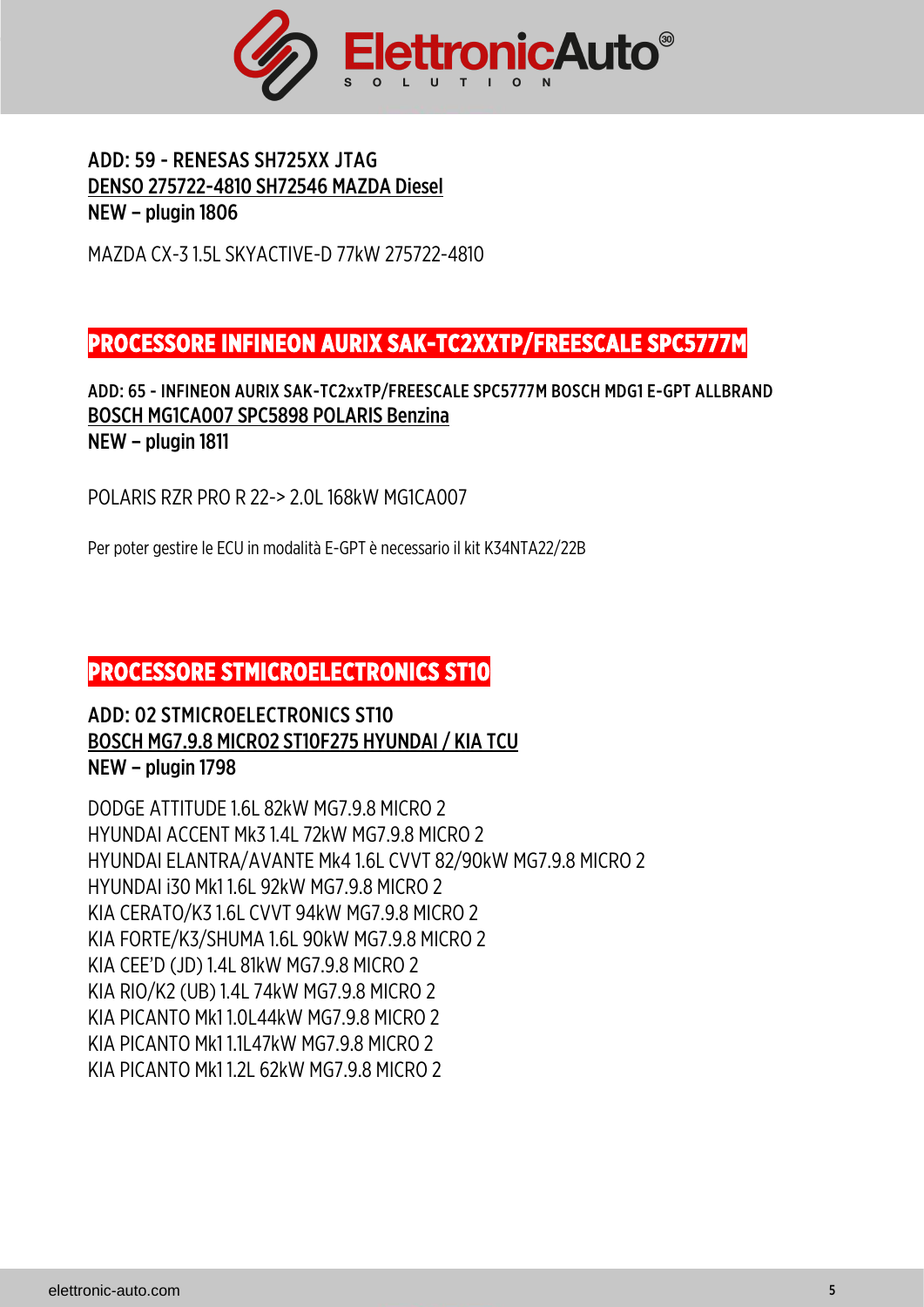

BOSCH ME7.9.6 ST10C167 OPEL Benzina NEW – plugin 1814

OPEL ASTRA G 2.4L 110kW ME7.9.6 OPEL VECTRA C 2.4L 110kW ME7.9.6

**PROCESSORE MOTOROLA MPC500**

ADD: 01 - MOTOROLA MPC500 VISTEON EEV VI ESU-132 MPC561/MPC562 FORD Benzina NEW – plugin 1605

FORD FIESTA MK5 2.0L ST 110kW EEC VI ESU-132 FORD FOCUS Mk2 2.0L 107kW EEC VI ESU-132

## **PROCESSORE FREESCALE/ST MPC57XXC SPC57X SPC57XXC**

#### NEW: 94 - FREESCALE/NXP MPC57XX JTAG DENSO A6E11 MPC5746R CATERPILLAR / LINDNER / PERKINS Diesel NEW – plugin 1803

Tutti i veicoli CATERPILLAR / LINDNER / PERKINS con centralina A6E11 già supportati dal protocollo FLASH\_0835

CATERPILLAR WHEEL LOADERS 914 3.6L 74kW A6E11 LINDNER TRACTORS LINTRAC 75 LS 3.6L 55kW A6E11 LINDNER TRACTORS LINTRAC 130 3.6L 100kW A6E11 LINDNER TRACTORS UNITRAC 72p5 3.6L 55kW A6E11 LINDNER TRACTORS UNITRAC 92p5 3.6L 74kW A6E11 LINDNER TRACTORS UNITRAC 115 LS 3.6L 82kW A6E11 MECALAC DUMPER TA-6 2.8L 55kW A6E11

#### DENSO A6E10 MPC5746R CATERPILLAR / LINDNER / PERKINS Diesel NEW – plugin 1804

Applicazioni MOTORE PERKINS cod. 404J-E22T A6E10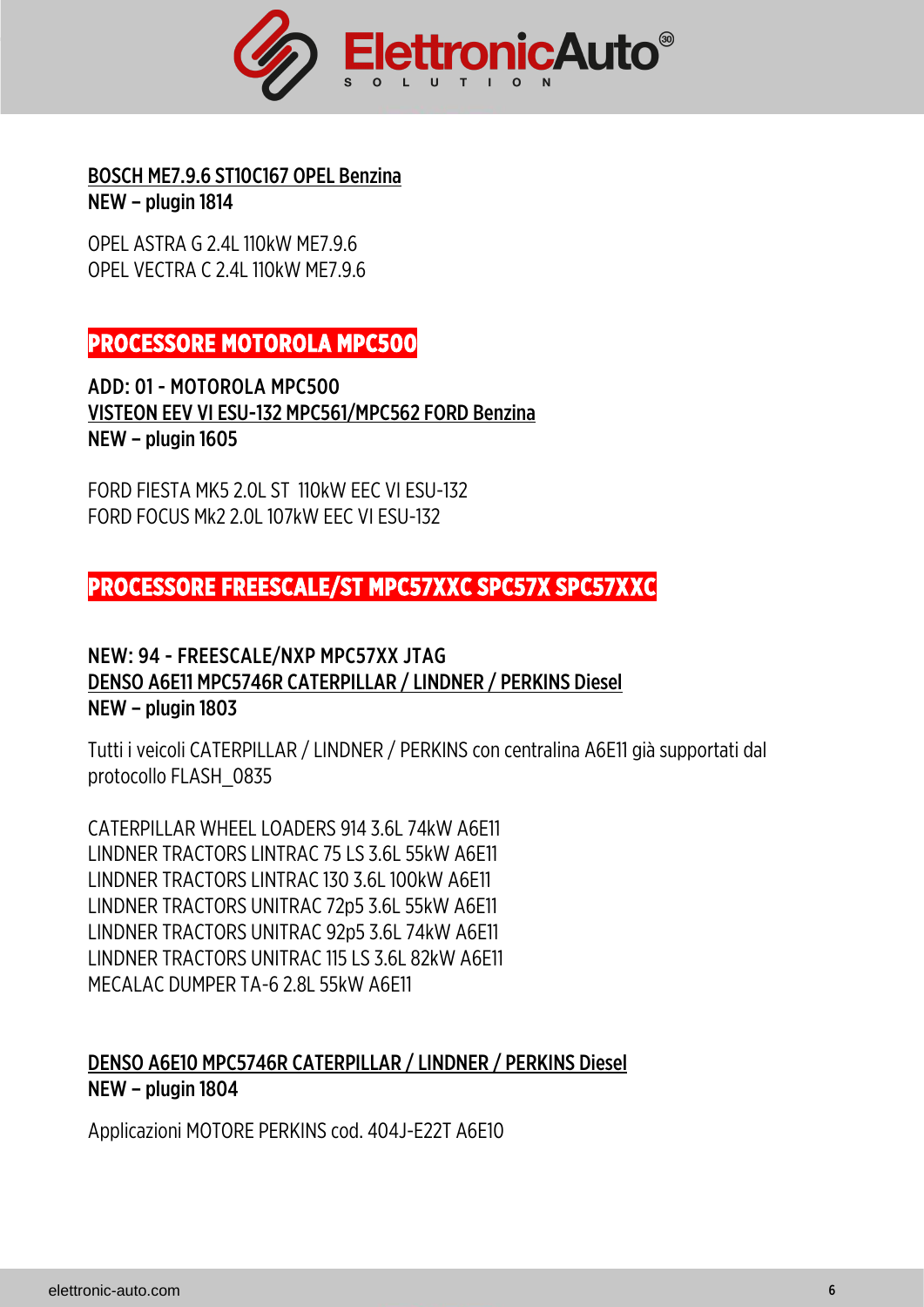

#### CATERPILLAR A6E2 MPC5777C CATERPILLAR Diesel NEW – plugin 1810

Tutti i veicoli CATERPILLAR / WEILER con centralina A6E2 già supportati dal protocollo FLASH\_0831

CATERPILLAR EXCAVATORS 336E 9.3L 230kW A6E2 CATERPILLAR EXCAVATORS 926M 7.1L 125kW A6E2 WEILER TRUCK FELLER BUNCHERS B457 9.3L 230kW A6E2

#### NEW: 95 - FREESCALE/NXP MPC57XX DSM DENSO DC1U MPC5746R LANDINI/ McCORMICK / JCB Diesel NEW – plugin 1808

LANDINI MISTRAL2 2-055 1.9L 36kW DC1U LANDINI MISTRAL2 2-060 1.9L 42kW DC1U LANDINI REX 3-060 2.5L 40kW DC1U LANDINI REX 3-070 2.5L 50kW DC1U LANDINI REX 3-080 2.5L 55kW DC1U LANDINI SERIE 4 4-060 2.5L 45kW DC1U LANDINI SERIE 4 4-070 2.5L 50kW DC1U LANDINI SERIE 4 4-080 2.5L 55kW DC1U

McCORMICK X2 X2.055 36kW DC1U McCORMICK X2 X2.060 42kW DC1U McCORMICK X4 X4.060 45kW DC1U McCORMICK X4 X4.070 50kW DC1U McCORMICK X4 X4.080 55kW DC1U

JCB WHEEL LOADERS 407 AGRI 2.5L 48kW DC1U JCB WHEEL LOADERS 409 AGRI 2.5L 55kW DC1U JCB CONSTRUCTION WHEEL LOADERS 407 2.5L 48kW DC1U JCB CONSTRUCTION WHEEL LOADERS 409 2.5L 55kW DC1U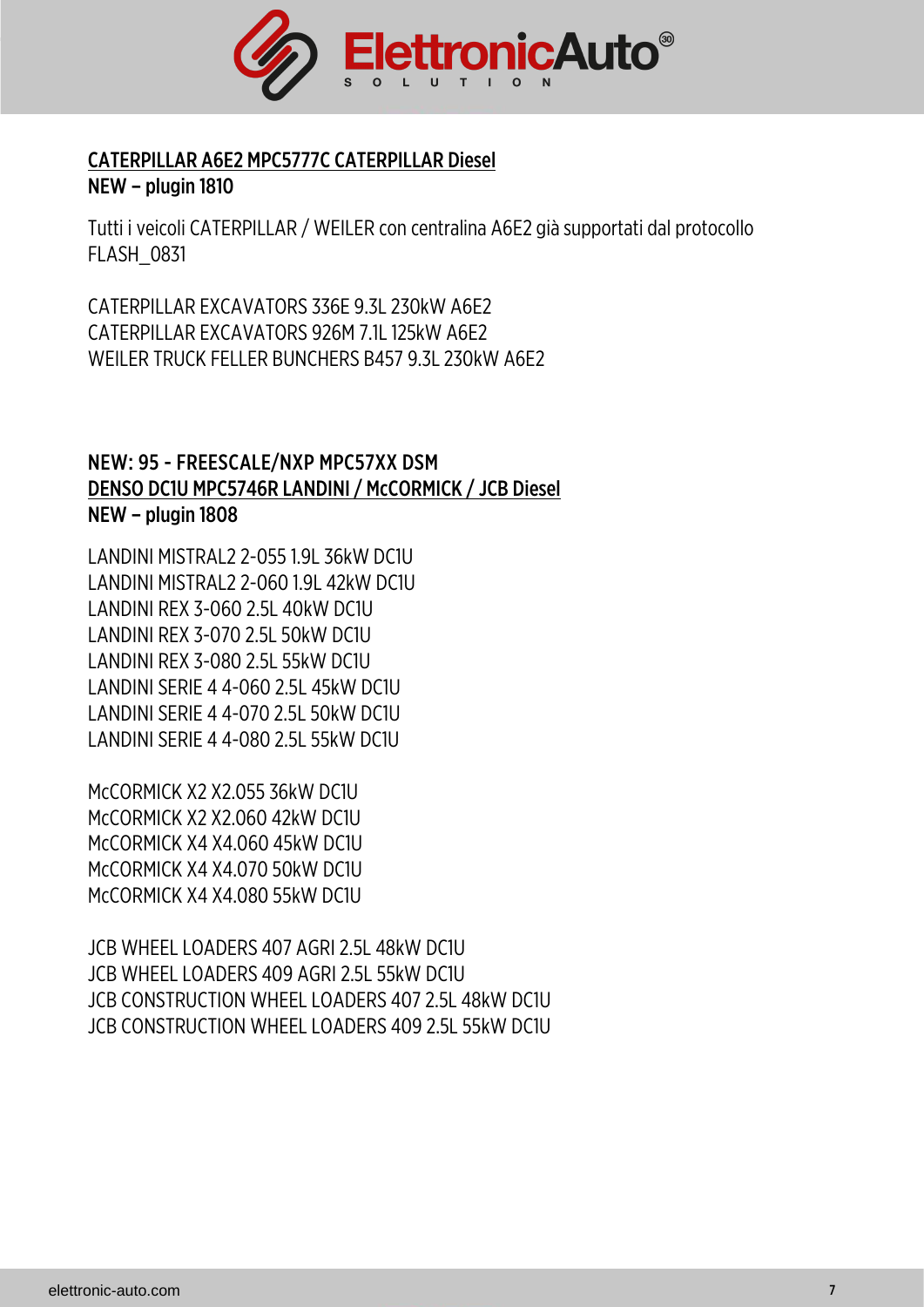

## **PROCESSORE NEC NDB**

ADD: 36 – NEC NBD DENSO 275236-0011 765F0038GD LEXUS/TOYOTA Benzina NEW – plugin 1815

LEXUS RX (XU30) 400h 3.3L VVT-I 155kW 275236-0011

#### **PROCESSORE RENESAS SH705X/SH725XX**

#### ADD: 85 - RENESAS SH7058 SH7059 DSM DENSO MB275700-2753 SH7058 ARBOS / LANDINI Diesel NEW – plugin 1809

ARBOS 5130 3.4L 100kW MB275700-2753 AVANT 760i 1.9L DI 42.5kW MB275700-2753 JCB TELEHANDLER TM220 AGRI 2.5L 55kW MB275700-2753 JCB TELEHANDLER TLT 35D 2.5L 46kW/62HP MB275700-2753 LANDINI REX 3-060 F 2.5L 40kW MB275700-2753 LANDINI REX 3-070 F 2.5L 50kW MB275700-2753 LANDINI REX 3-080 F 2.5L 55kW MB275700-2753 MASSEY FERGUSON MF 1700 1735 1.7L 27kW MB275700-2753 MASSEY FERGUSON MF 1700 1735 1.7L 27kW MB275700-2753 McCORMICK X3 X3.20F 2.5L 40kW MB275700-2753 McCORMICK X3 X3.30F 2.5L 50kW MB275700-2753 McCORMICK X3 X3.40F 2.5L 55kW MB275700-2753 VALPADANA 3060 2.5L 40kW MB275700-2753 VALPADANA 3070 2.5L 50kW MB275700-2753 VALPADANA 3080 2.5L 55kW MB275700-2753 VERMEER WOOD CHIPPER SC552 1.9L 42kW MB275700-2753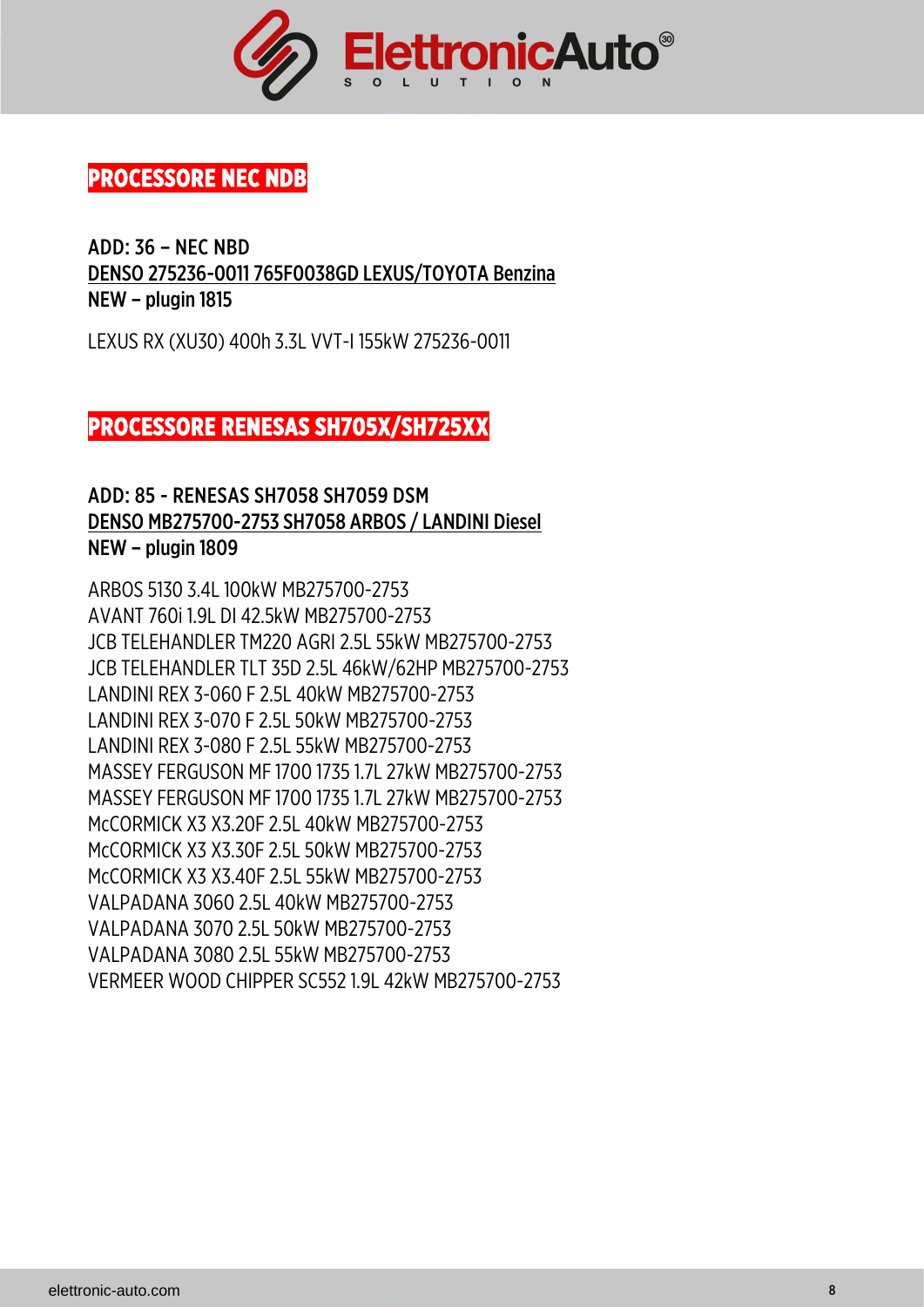

| <b>PLG ID</b> | <b>MODALITA'</b>  | <b>MARCA ECU</b>                       | <b>MODELLO</b><br><b>ECU</b>  | <b>MARCA</b><br><b>VEICOLO</b>         | <b>MODALITA'</b><br><b>CONNESSIONE</b>                                                                              | <b>MICRO</b>             | <b>EEPROM</b>                                  | <b>CATEGORIA</b> |
|---------------|-------------------|----------------------------------------|-------------------------------|----------------------------------------|---------------------------------------------------------------------------------------------------------------------|--------------------------|------------------------------------------------|------------------|
| 1605          | <b>OPEN MODE</b>  | Visteon                                | ESU-132                       | <b>FOMOCO</b>                          | 01 - MOTOROLA<br><b>MPC500</b>                                                                                      | MPC561/<br><b>MPC562</b> |                                                | CAR              |
| 1798          | <b>OPEN MODE</b>  | <b>Bosch</b>                           | MG7.9.8<br>MICRO <sub>2</sub> | Hyundai / Kia                          | $02 -$<br><b>STMICROELECTRO</b><br>NICS ST10                                                                        | ST10F275                 |                                                | CAR              |
| 1801          | <b>OPEN MODE</b>  | Continental-<br>Siemens-<br><b>VDO</b> | SIM2K-260                     | Hyundai / Kia                          | 03 - INFINEON<br><b>TRICORE NO PSW</b><br>CANLINE                                                                   | TC1793                   | TC1793                                         | CAR              |
| 1803          | <b>OPEN MODE</b>  | Denso                                  | A6E11                         | Caterpillar/<br>Lindner /<br>Perkins   | $94 -$<br>FREESCALE/NXP<br>MPC57XX JTAG                                                                             | <b>MPC5746R</b>          | MICRO_M<br><b>PC5746R</b>                      | <b>TRACTOR</b>   |
| 1804          | <b>OPEN MODE</b>  | Denso                                  | A6E10                         | Caterpillar/Li<br>ndner /<br>Perkins   | 94 -<br>FREESCALE/NXP<br>MPC57XX JTAG                                                                               | <b>MPC5746R</b>          | MICRO_M<br><b>PC5746R</b>                      | <b>TRACTOR</b>   |
| 1805          | <b>OPEN MODE</b>  | Delphi                                 | DCM6.2AP                      | <b>JAC</b>                             | 37 - FREESCALE/ST<br>MPC56XX/SPC56X<br><b>JTAG</b>                                                                  | <b>MPC5674F</b>          | <b>MPC5674F</b>                                | CAR              |
| 1806          | <b>OPEN MODE</b>  | Denso                                  | 275722-<br>4810               | Mazda                                  | 59 - RENESAS<br>SH725XX JTAG                                                                                        | SH72546                  | SH72546R                                       | CAR              |
| 1808          | <b>BENCH MODE</b> | Denso                                  | DC1U                          | Landini /<br>McCormick /<br><b>JCB</b> | $95 -$<br>FREESCALE/NXP<br>MPC57XX DSM                                                                              | <b>MPC5746R</b>          | MICRO_M<br><b>PC5746R</b>                      | <b>TRACTOR</b>   |
| 1809          | <b>BENCH MODE</b> | Denso                                  | MB275700-<br>2753             | Arbos /<br>Landini                     | 85 - RENESAS<br>SH7058 SH7059<br><b>DSM</b>                                                                         | SH7058                   | S93A86                                         | <b>TRACTOR</b>   |
| 1810          | <b>OPEN MODE</b>  | Caterpillar                            | A6E2                          | Caterpillar                            | $94 -$<br>FREESCALE/NXP<br>MPC57XX JTAG                                                                             | <b>MPC5777C</b>          | <b>MICRO</b><br><b>MPC5777</b><br>$\mathsf{C}$ | <b>TRACTOR</b>   |
| 1811          | <b>BENCH MODE</b> | Bosch                                  | MG1CA007                      | Polaris                                | 65 - INFINEON<br><b>AURIX SAK-</b><br>TC2xxTP/FREESCA<br>LE SPC5777M<br><b>BOSCH MDG1 E-</b><br><b>GPT ALLBRAND</b> | SPC5898                  | SPC5898                                        | <b>BIKE</b>      |